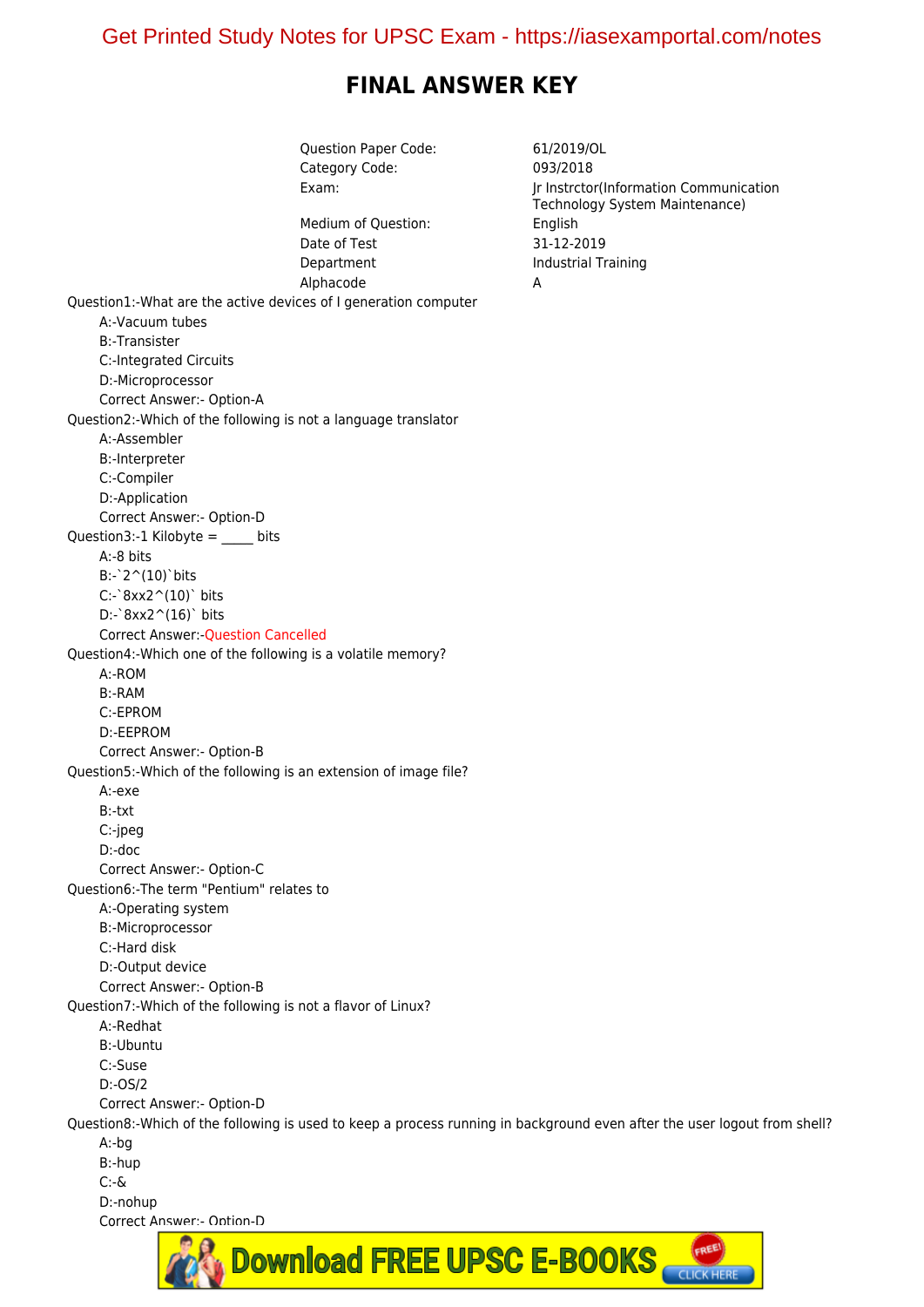Question9:-On successful execution, fork returns \_\_\_\_\_ to parent process A:-0 B:-1 C:-Child process id D:-Parent process id Correct Answer:- Option-C Question10:-Which of the following is used to display the content of a file in octal format? A:-cat B:-oct C:-od D:-octal Correct Answer:- Option-C Question11:-What will be the output of the program? #include <stdio.h> main() { float b=5, h=2, a;  $a = 1/2 * b * h;$  printf("%f",a); } A:-10 B:-10.000000  $C: -0$  D:-0.000000 Correct Answer:- Option-D Question12:-Default return type of a function is A:-null B:-void C:-int D:-float Correct Answer:- Option-C Question13:-Which of the following is the last character of a string A:-\0 B:-\n C:-\t D:-none of these Correct Answer:- Option-A Question14:-Name of an array returns A:-First element of the array B:-Size of the array C:-Number of elements of the array D:-Base address of the array Correct Answer:- Option-D Question15:-What will be the output of the following program segment? #include <stdio.h> main() { int i; for  $(i = 3; i < 5; i++)$ ; printf("%d",i); } A:-3, 4

 B:-5 C:-4 D:-None of these Correct Answer:- Option-B

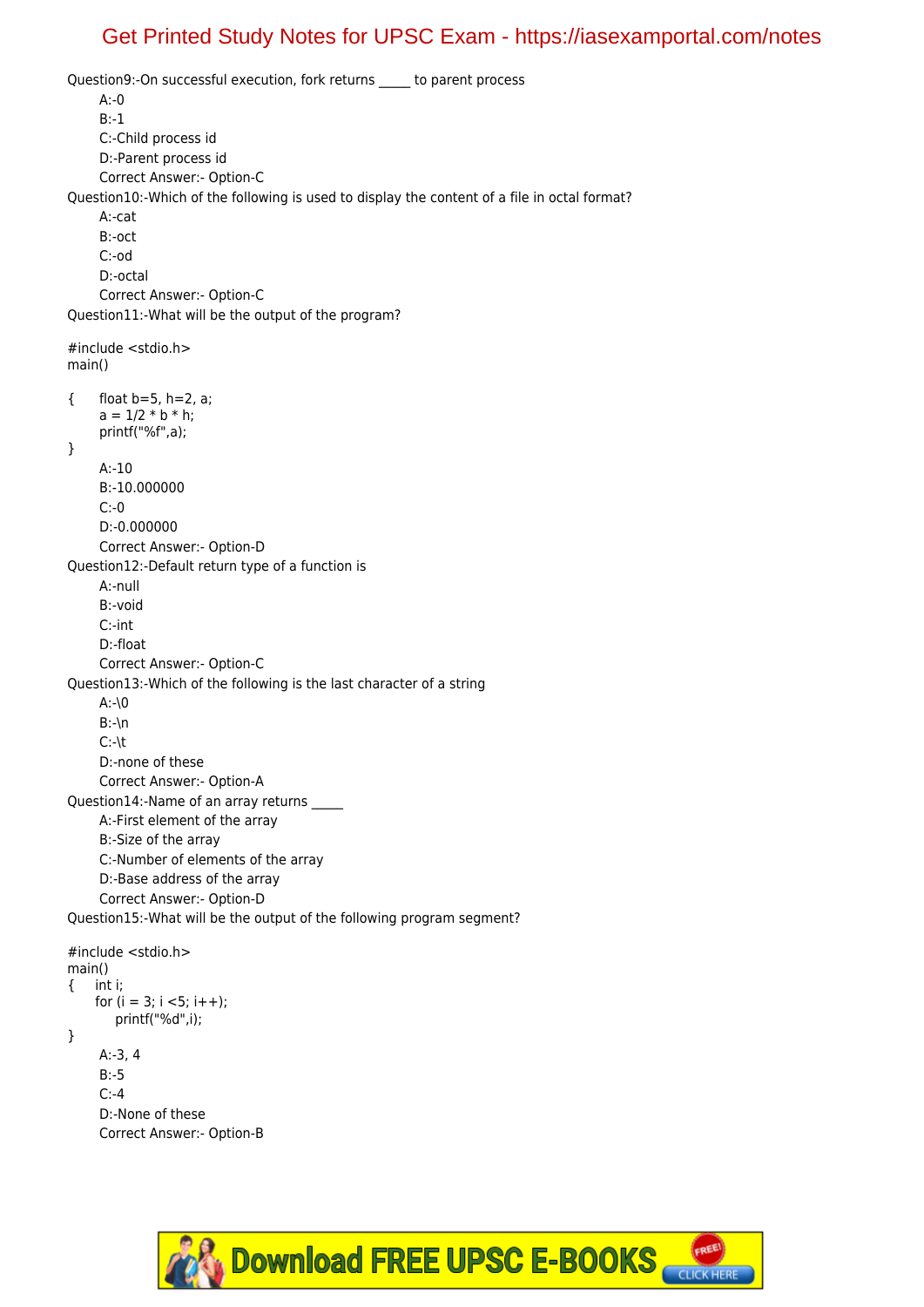Question16:-What will be the output of the following program segment

#include <stdio.h> main() { int z,  $x = 4$ ,  $y = -10$ ,  $a=4$ ,  $b=2$ ;  $z = x + + - -y^*b/a;$  printf(%d",z); } A:-6 B:-7 C:-8 D:-9 Correct Answer:- Option-D Question17:-What will be the output? main() { union stud { char name [10]; int regno; int mark1; int mark2; } st; printf("%d,sizeof(st)); A:-16 B:-0  $C:12$  D:-10 Correct Answer:- Option-D Question18:-What is the return value of malloc()? A:-size of the allocated memory B:-base address of the allocated memory C:-1 if memory allocation is success D:-none of these Correct Answer:- Option-B Question19:-Which of the following header file must be included to use dynamic memory allocation functions? A:-dos.h B:-stdio.h C:-stdlib.h D:-memory.h Correct Answer:- Option-C Question20:-What will be the data type returned by the following function? #include<stdio.h> int func() { return (float)(char)8.3; } A:-int B:-float C:-char D:-multiple typecasting not allowed Correct Answer:- Option-A Question21:-What will be the output of the following program #include<stdio.h> main()  $\{$  int a=5b  $*3 \% 6 - 8 + 3$ ; printf("%d",a); } A:-10 B:-2 C:--2 D:-3 Correct Answer:-Question Cancelled Question22:-Information on basic system configuration is stored in

A:-BIOS

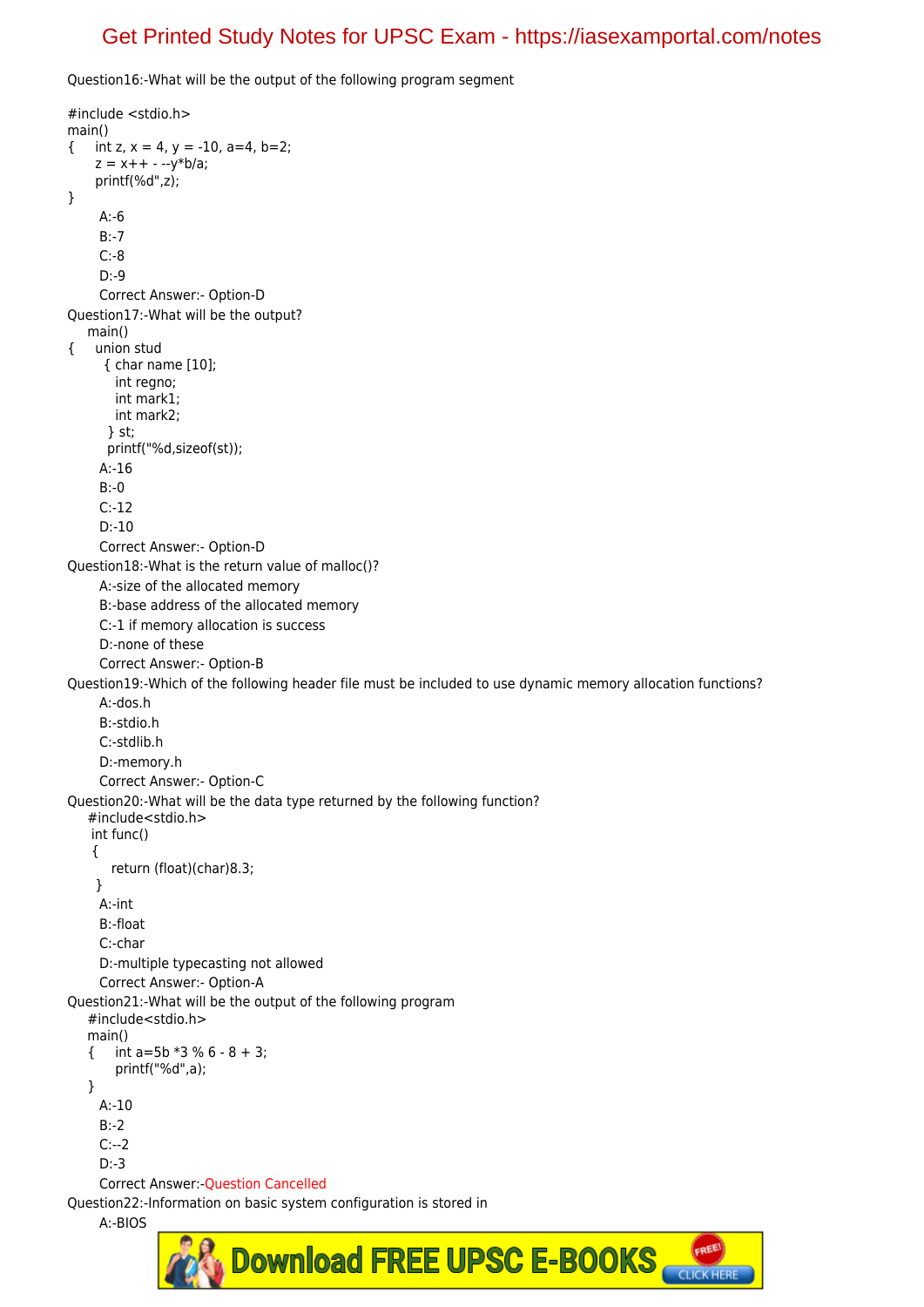B:-CMOS C:-CONFIG.SYS D:-ROM Correct Answer:- Option-B Question23:-Where do PC store CMOS settings? A:-RAM B:-Flash ROM C:-South bridge D:-NVRAM Correct Answer:- Option-B Question24:-How can you remove a CMOS password? A:-Flash the BIOS B:-Change the system clock to 00/00/0000 C:-Sent it back to factory D:-Remove jumper on the mother board Correct Answer:- Option-D Question25:-Power-on self-test checks all of the flowing except A:-CPU B:-Memory C:-Modem D:-Video Correct Answer:- Option-C Question26:-Which of the following is a special database that holds key information about your system including the device drivers? A:-BOOT.INI B:-CONFIG.SYS C:-SYSTEM.INI D:-Registry Correct Answer:- Option-D Question27:-IDE cables have how many pins? A:-24 B:-32 C:-40 D:-64 Correct Answer:- Option-C Question28:-Which controller support an external CD drive? A:-ESDI B:-MFM C:-SCSI D:-ARLL Correct Answer:- Option-C Question29:-Which of the following describes a fragmented hard disk? A:-Files are corrupted B:-Clusters of data are damaged C:-Storage media is damaged D:-Files are not stored in consecutive clusters Correct Answer:- Option-D Question30:-A 16 bit address bus can generate addresses. A:-65536 B:-32768 C:-32767 D:-None of these Correct Answer:- Option-A Question31:-The size of registers of 8086 microprocessor. A:-12 bits B:-8 bits C:-16 bits D:-32 bits Correct Answer:- Option-C

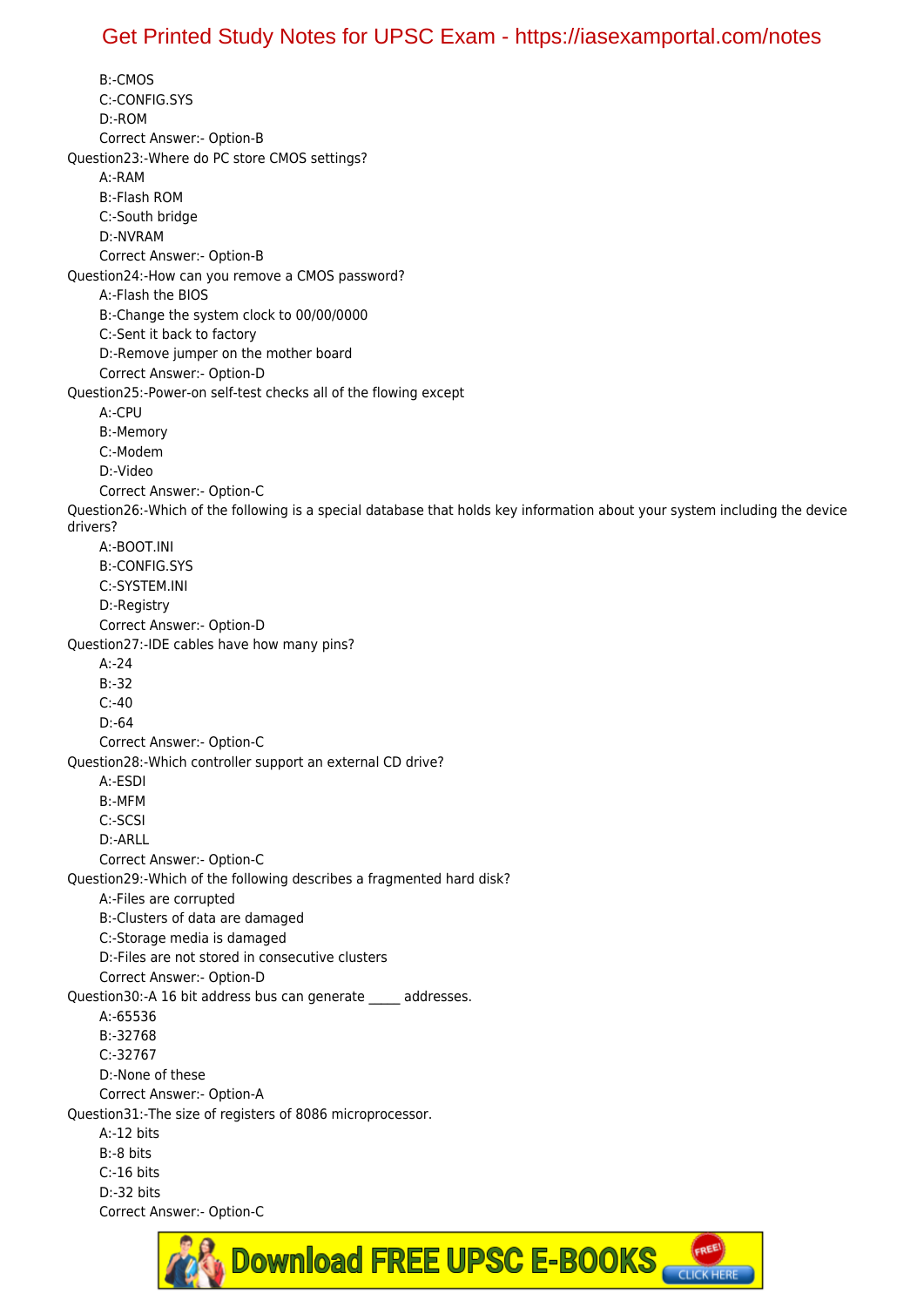Question32:-If there is a carry from lowest nibble during addition, flag is set. A:-Carry flag B:-Overflow Flag C:-Auxiliary carry D:-Sign flag Correct Answer:- Option-C Question33:-The number of address and data lines of 8086 A:-8 and 8 B:-16 and 16 C:-20 and 16 D:-16 and 20 Correct Answer:- Option-C Question34:-Which directory contains configuration files in linux? A:-/bin/ B:-/etc/ C:-/root/ D:-/dev/ Correct Answer:- Option-B Question35:-On successful completion, fork() returns \_\_\_\_\_ to the parent process. A:-0 B:-1 C:--1 D:-Process ID of child process Correct Answer:- Option-D Question36:-What will be the output of the following program? static int  $a = 3$ ; void main()  ${ }$ { a = 5; { int  $a = 7$ ; } printf("%d",a); } A:-3 B:-5 C:-7 D:-12 Correct Answer:- Option-B Question37:-Default storage class of a variable declaration is \_\_\_\_\_ A:-auto B:-extern C:-static D:-register Correct Answer:- Option-A Question38:-Fast access to data items available in a database file can be provided through A:-Index file B:-data file C:-data dictionary D:-metadata file Correct Answer:- Option-C Question39:-The term is used to refer to a row in a table A:-fields B:-attributes C:-Tuple D:-none of these Correct Answer:- Option-C Question40:-Which one of the follow is not a RDBMS? A:-Foxpro B:-Oracle

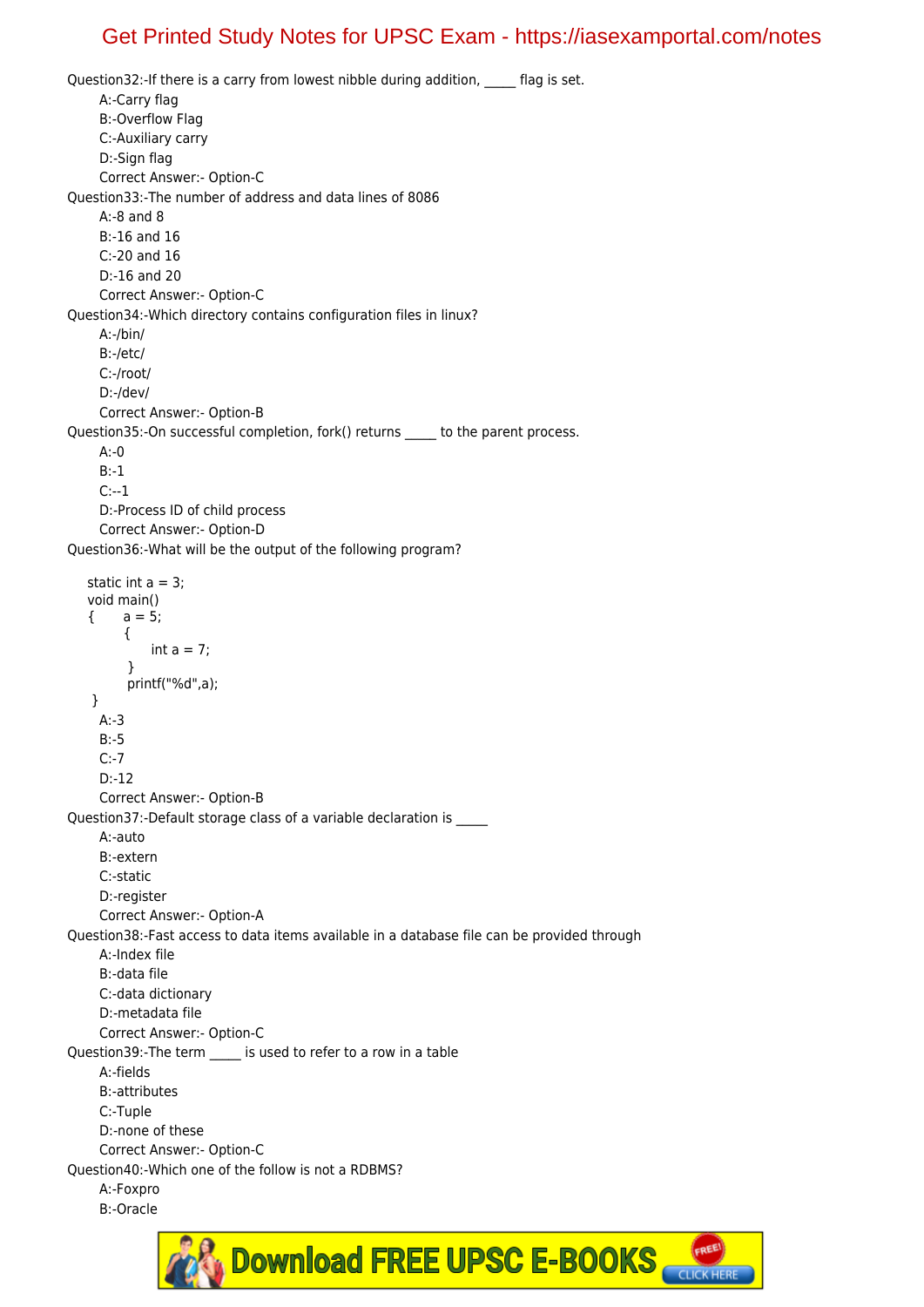C:-Mysql D:-Sql server Correct Answer:- Option-A Question41:-Which one of the following is used to create a virtual relation for storing a query? A:-view B:-function C:-procedure D:-table Correct Answer:- Option-A Question42:-which one of the following option clause is used with view to reject the tuples that do not satisfy the "where condition"? A:-with B:-with check C:-check D:-none of these Correct Answer:- Option-B Question43:-When using Foreign Key, the \_\_\_\_\_ of one relation is referenced in another relation A:-Foreign Key B:-Primary Key C:-Check constraint D:-None of these Correct Answer:- Option-B Question44:- is the preferred method for enforcing data integrity A:-Constraints B:-Triggers C:-Cursors D:-Stored Procedure Correct Answer:- Option-A Question45:-What values does the count(\*)function ignore? A:-null values B:-Integer C:-character D:-none of these Correct Answer:- Option-A Question46:-The statement is used in SQL for authorization A:-implement B:-revoke C:-grant D:-none of these Correct Answer:- Option-C Question47:- is executed when a table is modified A:-procedure B:-function C:-trigger D:-none of these Correct Answer:- Option-C Question48:-Which of the following command is used to delete a particular column in a relation? A:-DELETE B:-ALTER C:-UPDATE D:-DROP Correct Answer:- Option-B Question49:-A transaction completes its execution is said to be A:-Saved B:-Rolled C:-Committed D:-Loaded Correct Answer:- Option-C Question50:-The language used in application program to request for data from DBMS is

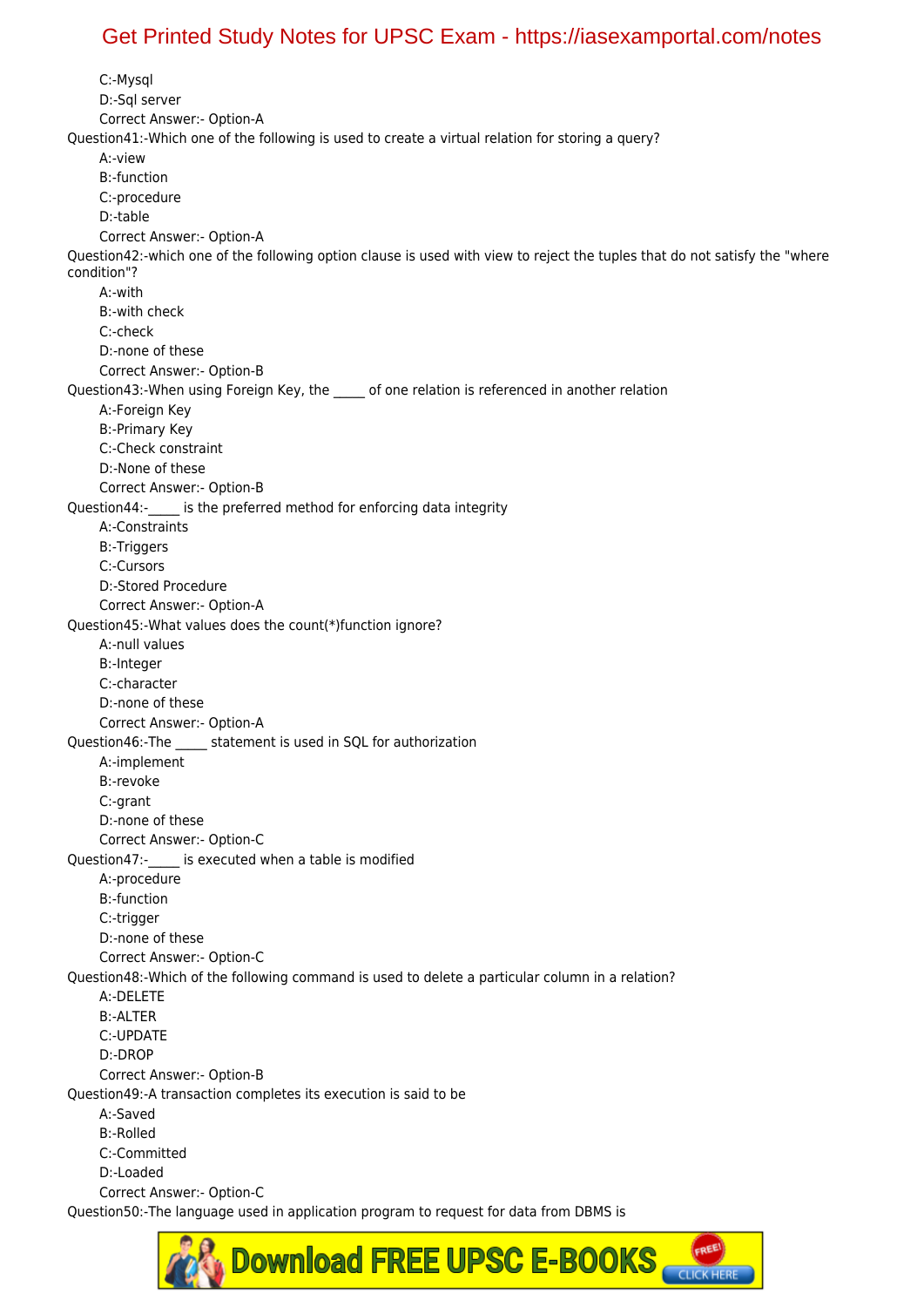A:-DDL B:-DML C:-DCL D:-all of these Correct Answer:- Option-B Question51:-Which of the following is NOT related to OOP? A:-Encapsulation B:-Data Abstraction C:-Data Hiding D:-Data Dictionary Correct Answer:- Option-D Question52:-In a class defined using an Object Oriented Programming language: A:-All data and functions should be public to maximise flexibility and ease of use B:-Nearly all data should be private and most functions should be public C:-Nearly all data should be public and most functions should be private D:-All data must be private, but functions are neither private nor public Correct Answer:- Option-B Question53:-Which among the following is an Object-Oriented Programming language? A:-Java B:-Simula 67 C:-Smalltalk D:-All the above Correct Answer:- Option-D Question54:- are the basic run times entities in an object-oriented system. A:-Objects B:-Classes C:-Functions D:-All the above Correct Answer:- Option-A Question55:-Operator Overloading A:-Defines a new meaning to an existing operator B:-Enables operators to work with objects C:-Implements polymorphism D:-All of the above Correct Answer:- Option-D Question56:-Virtual function in C++ implements \_\_\_\_\_ A:-Inheritance B:-Polymorphism C:-Data hiding D:-None of the above Correct Answer:- Option-B Question57:-Multiple inheritance can be achieved in Java using \_\_\_\_\_ A:-Applets B:-Servlets C:-Interface D:-Swing Correct Answer:- Option-C Question58:-Which of the following statements is TRUE about constructors? A:-Constructors are automatically invoked when objects of the class are created B:-Constructors can be overloaded C:-The return type of constructors is void ( ) D:-Both (A) and (B) Correct Answer:- Option-D Question59:-Wrapping up of data and associated functions into one single unit is called A:-Abstraction B:-Encapsulation C:-Data Hiding D:-Polymorphism Correct Answer:- Option-B

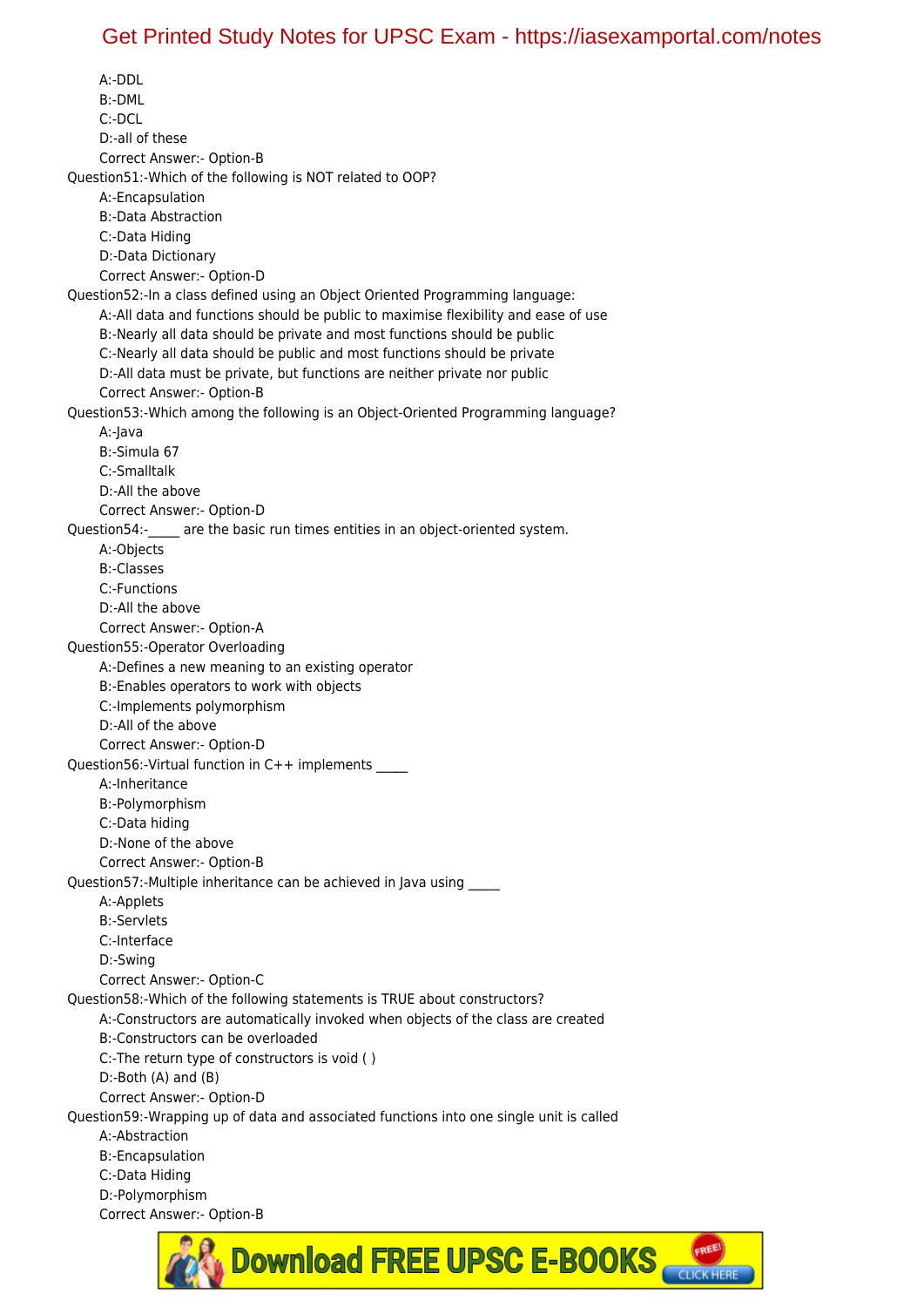Question60:-Which among the following OOP feature promotes code reusability? A:-Data Hiding B:-Polymorphism C:-Inheritance D:-Late Binding Correct Answer:- Option-C Question61:-Private members of a class are accessible to: A:-Member functions of that class B:-Friend functions of that class C:-All functions in the program D:-Both (A) and (B) Correct Answer:- Option-D Question62:-A class which is not used to create objects, but is designed to act as a base class to be inherited by other classes is called: A:-Abstract class B:-Virtual base class C:-Template class D:-None of the above Correct Answer:- Option-A Question63:-Which of the following programs in UNIX helps us to configure a machine as a proxy server? A:-Apache B:-Poff C:-Synaptic D:-Squid Correct Answer:- Option-D Question64:-The maximum number of class A networks possible according to the IPv4 addressing scheme is: A:-32 B:-64  $C:126$  D:-256 Correct Answer:- Option-C Question65:-172.0.14.87 is a Class \_\_\_\_\_ address A:-Class A B:-Class B C:-Class C D:-Class D Correct Answer:- Option-B Question66:-In IPv6 address is a \_\_\_\_\_ bit address A:-32 B:-64 C:-128 D:-256 Correct Answer:- Option-C Question67:-How fast can CAT 6 cable transfer data? A:-Upto 10 Mbps B:-Upto 100 Mbps C:-Upto 1 Gbps D:-Upto 10 Gbps Correct Answer:- Option-D Question68:-The number of half duplex links required to connect five computers in mesh topology is: A:-25 B:-20 C:-10 D:-15 Correct Answer:- Option-B Question69:-A network device that connects dissimilar networks by providing the translation from one set of protocols to another is: A:-Switch

B:-Router

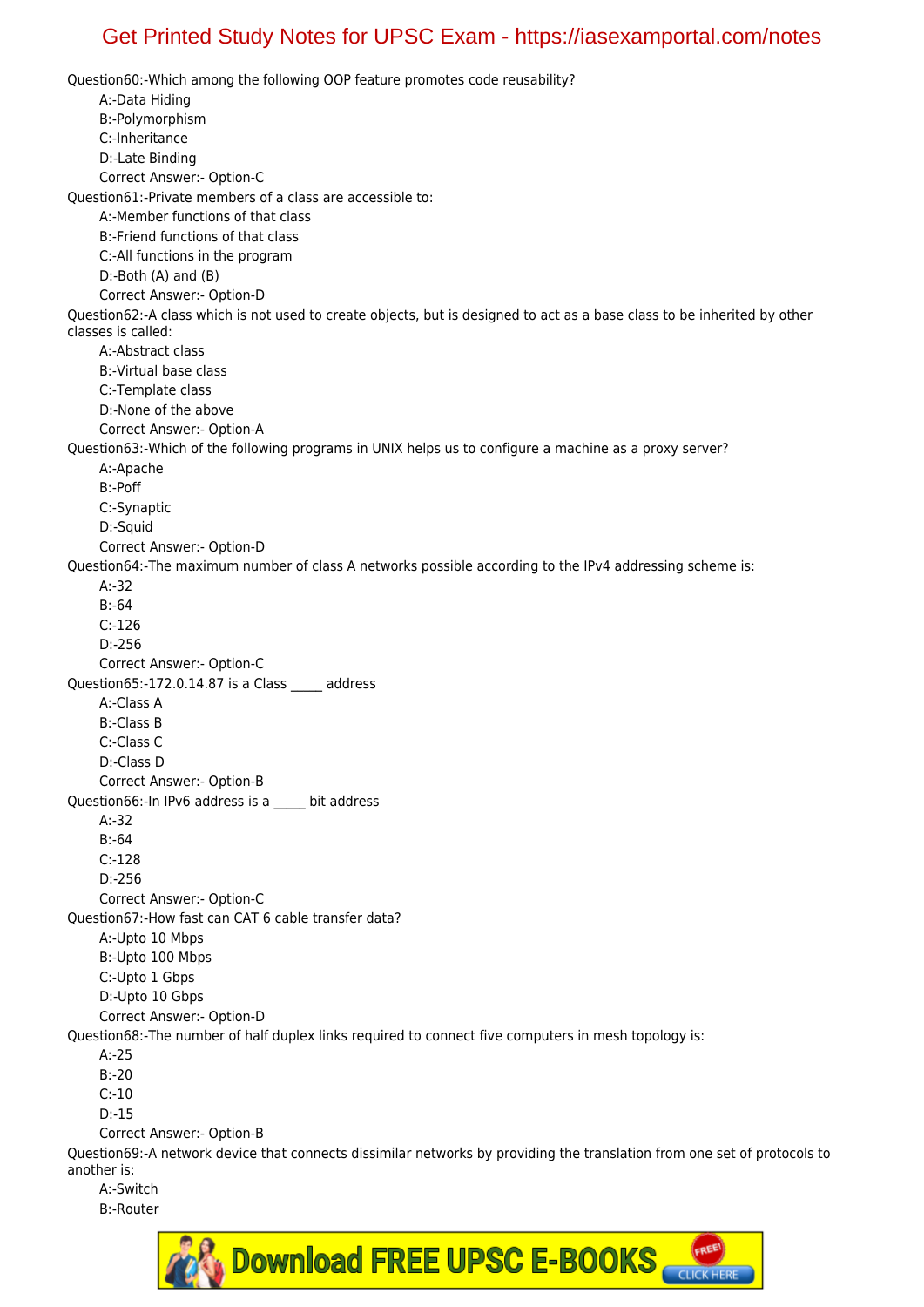C:-Gateway D:-Modem Correct Answer:- Option-C Question70:-Which among the following protocols is used for translating from IP address to MAC address? A:-ICMP B:-ARP C:-RARP D:-IGRP Correct Answer:- Option-B Question71:-The input and output ports of a router perform the layer functions: A:-Physical and Data link B:-Network C:-Both (A) and (B) D:-None of the above Correct Answer:- Option-A Question72:-Transport Layer is responsible for \_\_\_\_\_ delivery of data: A:-Node to node B:-Process to process C:-Hop to hop D:-All of the above Correct Answer:- Option-B Question73:-A firewall is used in a network to: A:-Prevent fire in a network B:-To scan for viruses in files C:-Prevent unauthorized access to the network D:-None of the above Correct Answer:- Option-C Question74:-The maximum number of active devices in a Piconet is:  $A: -4$  B:-6 C:-7 D:-8 Correct Answer:- Option-D Question75:-Which of the following is a private network? A:-LAN B:-WAN C:-MAN D:-None of the above Correct Answer:- Option-A Question76:-The IEEE standard for Wireless LAN is: A:-IEEE 802.3 B:-IEEE 802.4 C:-IEEE 802.11 D:-IEEE 802.7 Correct Answer:- Option-C Question77:-A protocol that allows non-ASCII messages to be sent through e-mails: A:-MIME B:-IMAP C:-POP3 D:-SMTP Correct Answer:- Option-A Question78:-A sniffer is A:-A protocol B:-A virus C:-A program that monitors and analyzes network traffic D:-None of the above Correct Answer:- Option-C Question79:-Providing, managing and maintaining hardware, software, content integrity, security and reliable high speed connection for a website is called:

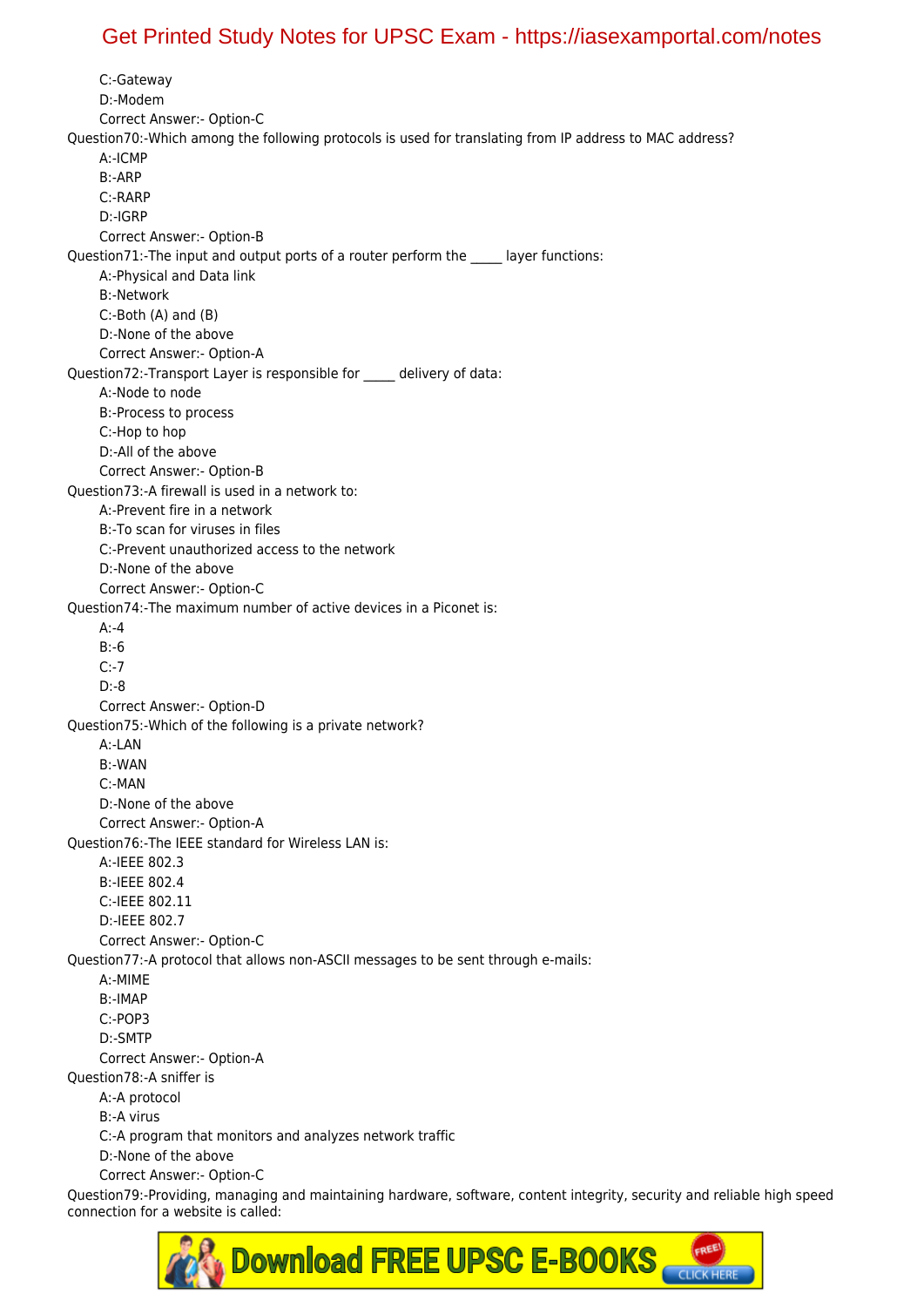A:-Web hosting B:-Web Browsing C:-Web Crawling D:-Navigation Correct Answer:- Option-A Question80:-The system that helps users to identify host computers in a network by their names instead of their IP addresses is: A:-TCP B:-DNS C:-PPP D:-ARP Correct Answer:- Option-B Question81:-A computer virus that copies itself to the beginning of the hard disk, where it is automatically executed when the system is turned ON is called A:-Worm B:-Trojan Horse C:-Boot sector virus D:-None of the above Correct Answer:- Option-C Question82:-What is a trap door in a program? A:-A security hole inserted while writing the program, which is intended for later use B:-An error in the program C:-Security hole in a network D:-None of the above Correct Answer:- Option-A Question83:-Honeypot is an example for A:-Security auditing software B:-Intrusion detection software C:-Encryption software D:-Virus Correct Answer:- Option-B Question84:-Which feature of cloud computing allows the service to change in size or volume in order to meet user's needs? A:-Scalability B:-Security C:-Virtualization D:-Cost savings Correct Answer:- Option-A Question85:-DoS is the acronym for A:-Denial of Security B:-Delivery of Service C:-Denial of Service D:-Delivery of Security Correct Answer:- Option-C Question86:-Which among the following is NOT a web browser? A:-Microsoft Edge B:-Google Chrome C:-Mozilla Firefox D:-None of the above Correct Answer:- Option-D Question87:-URL stands for \_\_\_\_\_ A:-Universal Resource Locator B:-Uniform Resource Locator C:-Unified Resource Locator D:-Universal Route Locator Correct Answer:- Option-B Question88:-What should be the first tag in any HTML document? A:-<head> B:-<title> C:-<document>

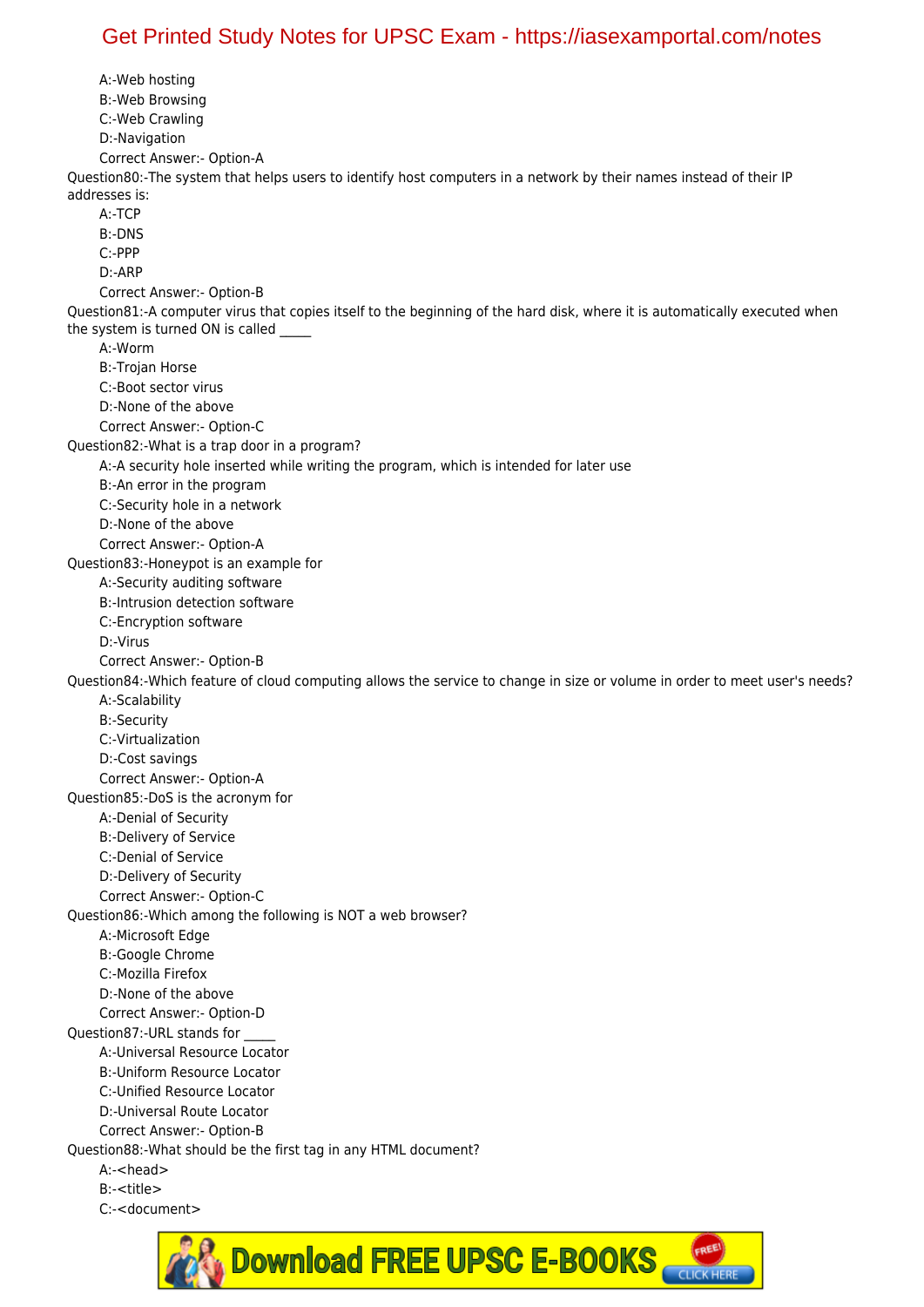D:-<html> Correct Answer:- Option-D Question89:-Domain names used by commercial establishments usually have the suffix \_\_\_\_ A:-.com B:-.org C:-.ac.in D:-.gov.in Correct Answer:- Option-A Question90:-Choose the correct HTML tag to make the text bold: A:-<h> B:-<br/>bold> C:-<strong> D:-Both (A) and (B) Correct Answer:- Option-A Question91:-Marquee is a tag in HTML used to: A:-Mark the list of items to maintain in queue B:-Mark the text so that it is hidden in browser C:-Display text with scrolling effect D:-None of the Above Correct Answer:- Option-C Question92:-CSS is an acronym for A:-Cascading Style Sheet B:-Cascading Style System C:-Cascading server Sheet D:-None of the above Correct Answer:- Option-A Question93:-Which of the following statements is TRUE about JavaScript? A:-JavaScript is designed to add style to HTML pages B:-JavaScript is designed to add interactivity to HTML pages C:-JavaScript is used to perform server side scripting operations D:-None of the Above Correct Answer:- Option-B Question94:- is a built-in JavaScript function which can be used to execute another function after a given time interval. A:-Timeout( ) B:-TimeInterval( ) C:-setTimeout( ) D:-All of the above Correct Answer:- Option-C Question95:-A dynamic web page is A:-Displayed the same every time B:-Generated on demand by a program on a request from browser C:-Both (A) and (B) D:-None of the above Correct Answer:- Option-B Question96:-Which of the following is NOT TRUE about PHP? A:-PHP can be used to develop web applications B:-PHP makes a website dynamic C:-PHP applications cannot be compiled D:-PHP cannot be embedded into HTML Correct Answer:- Option-D Question97:-PHP scripts are enclosed with \_\_\_\_\_ A:-<php>...</php> B:-<?php...?> C:-?php...?php D:-<p>...</p> Correct Answer:- Option-B